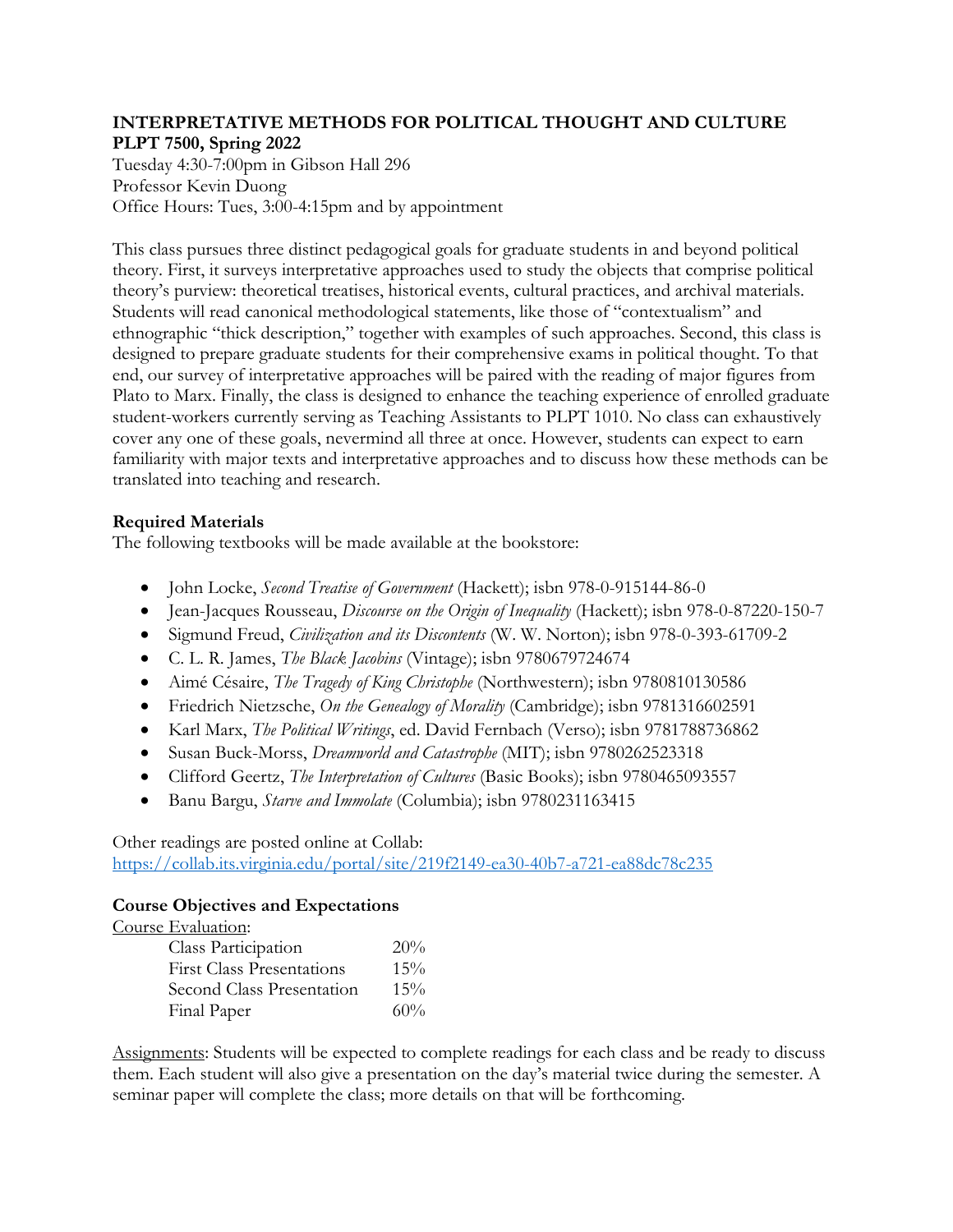Attendance: Attendance each week is expected. A student's grade will be in jeopardy if they have more than 2 unexcused absences.

Class Participation: Please note that participation is a substantial component of the course's overall evaluation. Students can ensure that they maximally receive participation points by attending class, participating in discussions, and by showing general attentiveness towards, including thoughtful responses to, their fellow classmates. If for any reason a student is concerned about their ability to do the above listed, please feel free to discuss the matter with me early in the semester.

## **Other Matters:**

Plagiarism: Each student is expected to abide by the code of academic integrity. It is your responsibility to familiarize yourself with college policies regarding plagiarism and other violations of academic integrity, which will be strictly observed in this class. If work is found to be plagiarized, the student will receive an automatic failing grade in the class, and depending on the situation additional sanctions may be imposed by the college.

Reasonable Accommodations for Students with Disabilities: If you have a disability that may require assistance or accommodations, or if you have any questions related to any accommodation for testing, note taking, reading, etc., please speak with me as soon as possible. You may also contact the Student Disability Access Center at https://studenthealth.virginia.edu/sdac-contactus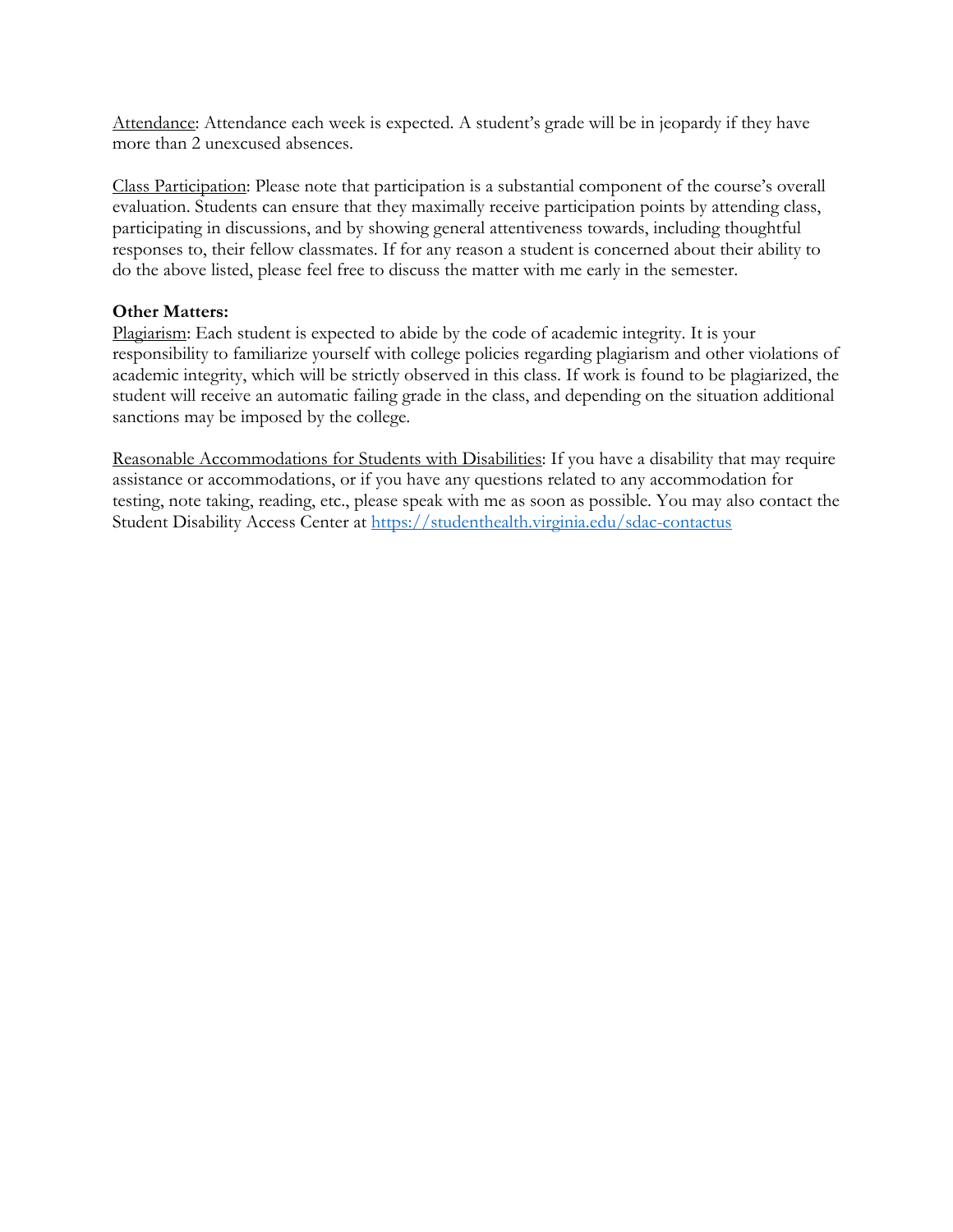# **Schedule of Readings**

Readings and assignments are to be completed by their corresponding date. Readings marked with an asterisk are available on Collab. 'Optional' readings are additional selections that may improve your mastery of the material but aren't required. Optional readings in blue are strongly suggested if you are a political theory major preparing for your comprehensive exams. Please read the assigned texts in the order they are listed.

| <u>Week 1-2:</u> | Methods of "Close Reading"                                                                                                                 |
|------------------|--------------------------------------------------------------------------------------------------------------------------------------------|
| Jan 25:          | bell hooks, "Theory as Liberatory Practice"*                                                                                               |
|                  | Leo Strauss, "Persecution and the Art of Writing"*                                                                                         |
|                  | Barry Brummett, "Transformations in Text: Seeing Beneath the Surface"*                                                                     |
|                  | Jane Gallop, "The Historicization of Literary Studies and the Fate of Close                                                                |
|                  | Reading"*                                                                                                                                  |
| Feb 1:           | Plato, The Republic (excerpt)*                                                                                                             |
|                  | Jill Frank, Poetic Justice: Rereading Plato's Republic, pp. 1-80*                                                                          |
|                  | Tae-Yeoun Keum, Plato and the Mythic Tradition in Political Thought, pp. 37-69*                                                            |
| Optional:        | Charles Taylor, "Interpretation and the Sciences of Man"                                                                                   |
|                  | Andrew DuBois, "Close Reading: An Introduction"                                                                                            |
|                  | Kenneth Burke, "Symbolic Action in a Poem by Keats"                                                                                        |
| <u>Week 3-4:</u> | Contextualist Methods: Critics, Defenders, Innovators                                                                                      |
| Feb 8:           | John Locke, Second Treatise of Government (excerpt)                                                                                        |
|                  | C. B. Macpherson, "Locke on Capitalist Appropriation"*                                                                                     |
| Feb 15:          | Quentin Skinner, "Meaning and Understanding in the History of Ideas"*                                                                      |
|                  | Barbara Arneil, John Locke and America. The Defense of English Colonialism, pp. 132-                                                       |
|                  | 167                                                                                                                                        |
|                  | Mauro José Caraccioli, <i>Writing the New World: The Politics of Natural History in the Early</i><br>Spanish Empire, preface, chp. 2 and 3 |
| Optional:        | Emile Perreau-Saussine, "Quentin Skinner in Context"                                                                                       |
|                  | Isaac Kramnick, Republicanism and Bourgeois Radicalism                                                                                     |
|                  | Melissa Lane, "Doing Our Own Thinking for Ourselves: On Quentin Skinner's<br>Genealogical Turn"                                            |
|                  | Peter Laslett, "The English Revolution and Locke's 'Two Treatises of                                                                       |
|                  | Government"*                                                                                                                               |
|                  | Pierre Charbonnier, Affluence and Freedom: An Environmental History of Ideas, pp. 30-49*                                                   |
| <u>Week 5-6:</u> | Rhetorical and Psychoanalytic Approaches                                                                                                   |
| Feb 22:          | Jean-Jacques Rousseau, "Discourse on the Origin of Inequality"                                                                             |
|                  | Sigmund Freud, Civilization and its Discontents                                                                                            |
| Mar 1:           | Jean Starobinski, Jean-Jacques Rousseau: Transparency and Obstruction, pp. 22-45*                                                          |
|                  | Linda Zerilli, Signifying Woman: Culture and Chaos in Rousseau, Burke, and Mill, pp. 1-59*                                                 |
|                  | Elizabeth Wingrove, "Republican Romance"*                                                                                                  |
| Optional:        | Sigmund Freud, "Remembering, Repeating and Working-Through"                                                                                |
|                  | M. H. Abrams, The Mirror and the Lamp: Romantic Theory and the Critical Tradition                                                          |
|                  | M. H. Abrams, Natural Supernaturalism: Tradition and Revolution in Romantic Literature                                                     |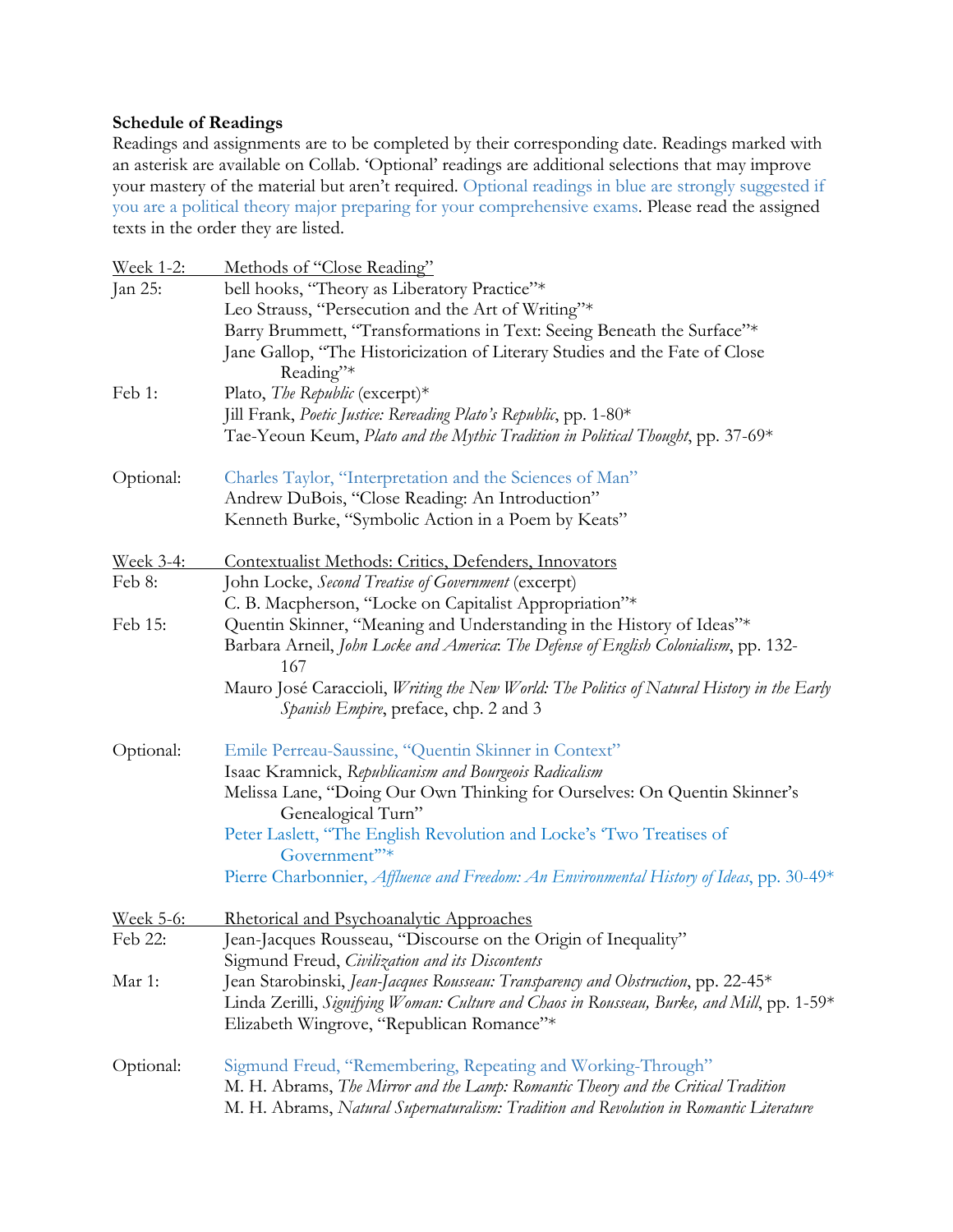|                             | Nancy Luxon, "Inside/Outside Clinical and Colonial Encounters"<br>Isaac Kramnick, The Rage of Edmund Burke: Portrait of an Ambivalent Conservative<br>Amy Allen, Critique on the Couch: Why Critical Theory Needs Psychoanalysis |
|-----------------------------|----------------------------------------------------------------------------------------------------------------------------------------------------------------------------------------------------------------------------------|
|                             |                                                                                                                                                                                                                                  |
| <u>Week 7-8:</u><br>Mar 15: | Decolonial and "Creolized" Reading Strategies<br>C. L. R. James, <i>The Black Jacobins</i> , pp. 95-162, 224-288<br>Aimé Césaire, The Tragedy of King Christophe                                                                 |
| Mar 22:                     | Susan Buck-Morss, "Hegel and Haiti"*                                                                                                                                                                                             |
|                             | Jane Anna Gordon, Creolizing Political Theory: Reading Rousseau Through Fanon, pp. 1-17*<br>David Scott, Conscripts of Modernity: The Tragedy of Colonial Enlightenment, pp. 132-208*                                            |
| Optional:                   | Adom Getachew and Karuna Mantena, "Anticolonialism and the Decolonization of<br>Political Theory"                                                                                                                                |
|                             | Robert Nichols, "Context, Violence, and Methodological Drift in the Study of<br>Empire"                                                                                                                                          |
|                             | Jimmy Klausen, Fugitive Rousseau: Slavery, Primitivism, and Political Freedom                                                                                                                                                    |
| <u>Week 9-10:</u>           | Genealogy versus "History from Below"                                                                                                                                                                                            |
| Mar 29:                     | Friedrich Nietzsche, On the Genealogy of Morality                                                                                                                                                                                |
| Apr 5:                      | Ranajit Guha, "The Prose of Counter-Insurgency"*                                                                                                                                                                                 |
|                             | Michel Foucault, "Nietzsche, Genealogy, History"*                                                                                                                                                                                |
|                             | Michel Foucault, Society Must Be Defended, pp. 1-21*                                                                                                                                                                             |
|                             | Ladelle McWhorter, "Sex, Race, and Biopower: A Foucauldian Genealogy" *                                                                                                                                                          |
| Optional:                   | Mark Bevir, "What is Genealogy?"                                                                                                                                                                                                 |
|                             | Raymond Geuss, "Nietzsche and Genealogy"                                                                                                                                                                                         |
|                             | Jennie Ikuta, Contesting Conformity: Democracy and the Paradox of Political Belonging                                                                                                                                            |
| <u>Week 11-12:</u>          | Something Like Critical Theory                                                                                                                                                                                                   |
| Apr 12:                     | Karl Marx and Friedrich Engels, "The Communist Manifesto"<br>Karl Marx, "The Eighteenth Brumaire"                                                                                                                                |
|                             | Dipesh Chakrabarty, Provincializing Europe, pp. 47-71*                                                                                                                                                                           |
|                             | Walter Benjamin, "Theses on the Philosophy of History"*                                                                                                                                                                          |
| Apr 19:                     | Susan Buck-Morss, Dreamworld and Catastrophe: The Passing of Mass Utopia in East and<br>West                                                                                                                                     |
|                             | Massimiliano Tomba, Insurgent Universality: An Alternative Legacy of Modernity, pp. 120-<br>185*                                                                                                                                 |
| Optional:                   | Moishe Postone, Time, Labor, and Social Domination                                                                                                                                                                               |
|                             | Andrew Sartori, Bengal in Global Concept History                                                                                                                                                                                 |
|                             | Andrew Sartori, Liberalism in Empire: An Alternative History                                                                                                                                                                     |
|                             | Henri Lefebvre, The Critique of Everyday Life                                                                                                                                                                                    |
| Week 13-14:                 | <b>Culture and Ethnographic Approaches</b>                                                                                                                                                                                       |
| Apr 26:                     | Siegfried Kracauer, "The Mass Ornament"*                                                                                                                                                                                         |
|                             | Clifford Geertz, "Thick Description: Towards an Interpretative Theory of Culture"<br>Clifford Geertz, "Deep Play: Notes on the Balinese Cock Fight"                                                                              |
|                             | Matthew Longo and Bernardo Zacka, "Political Theory in an Ethnographic Key"*                                                                                                                                                     |